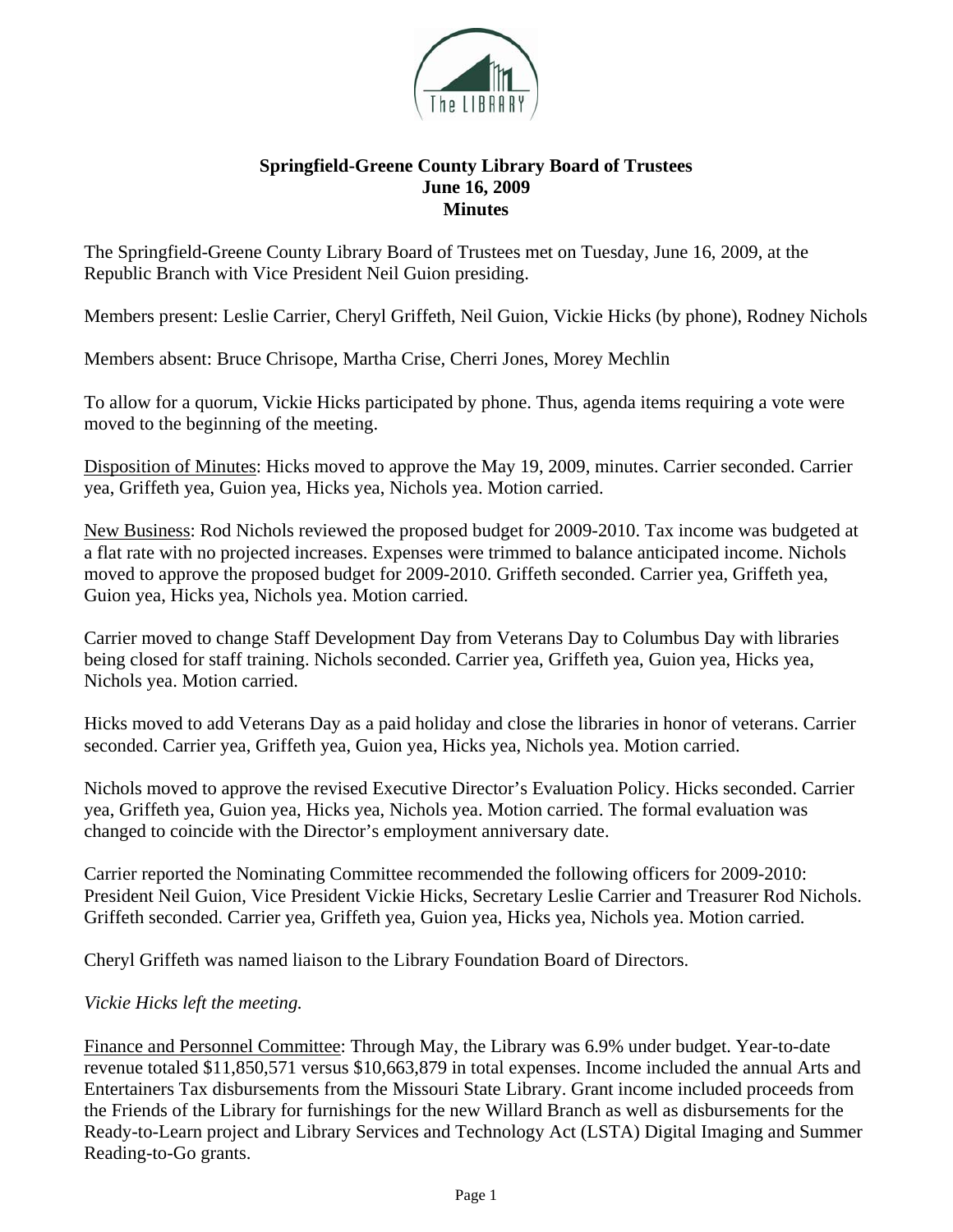Expenses included travel for staff to attend the Public Library Association and Innovative Interfaces, Inc., conferences from Account 5331 Travel. Account 5371 Building Repairs included carpeting for the Friends of the Library building, and Account 5374 Plant Equipment Repairs included a new compressor for the Library Center. Account 5397 Training included tuition for Executive Director Regina Cooper to attend Leadership Springfield and on-site consulting and training for Collection Services staff from Innovative Interfaces, Inc. Account 6411 Office Furniture and Equipment included furnishings and shelving for the new Willard Branch, and Account 6415 Computer Hardware included Radio Frequency Identification (RFID) equipment.

The Finance and Personnel Committee recommended accepting the financial report.

Buildings and Grounds Committee: Carrier reported Architect Jim Stufflebeam presented a site plan showing potential expansion options for the property adjacent to the Brentwood Branch. It was his opinion that if the Library plans to remain at that location for 10 to 15 years, purchasing the property would be a viable option. Stufflebeam agreed to arrange an appointment with staff in the City's Planning and Zoning Department, at no cost to the Library, to discuss the zoning and code issues. If the Board is interested in engaging Sapp Design Associates to conduct an evaluation of the existing building and parking situation, the firm will provide an estimated cost with a "not to exceed" clause. Since parking is one of the primary issues, staff may explore the possibility of leasing the east side of the Community Blood Center lot for staff parking.

The new Willard Branch was issued an occupancy permit. Grand opening events are scheduled for Saturday, July 18.

In preparation for the Sam's Club opening, the street on the access road to the Library Center has been striped and turn lane arrows painted.

The Springfield Public Schools administrative offices will move from the Kraft Building to their new facility in 2010. School administration requested a month-by-month lease so they can continue using the north parking lots at the Midtown Carnegie Branch until the offices move to their new location. The lease renewal included a two percent increase making the leased amount \$1,867 per month.

Contractor Don LaRue was in Madison, Wisconsin, and did not provide a written construction update on the new Republic Branch. LaRue estimated the Library may receive occupancy by August 10. The lease stated that construction and in-fill would be completed within 180 days of the effective date of the lease. Guion will draft an amendment to the lease agreement reflecting the new anticipated completion date and include a statement that the Library will not begin rent payments until the building is completed and the Library has possession with full occupancy.

Programs, Services and Technology Committee: Circulation in May increased 8% with 318,743 materials circulating systemwide. Total branch traffic increased 13% with 159,862 patron visits. Systemwide, 1,564 groups used the meeting rooms with an attendance of 9,682. There were 299,505 searches from the Library's electronic products. The web server recorded a total of 885,557 page views by 84,146 visitors during May.

Report of the Director: The Greene County Commissioners appointed Kim Bartelsmeyer to a three-year term on the Board of Trustees. Springfield Mayor Jim O'Neal will propose the City Council appoint Kenton Devries and David Richards to three-year terms on the Board of Trustees. After the candidates